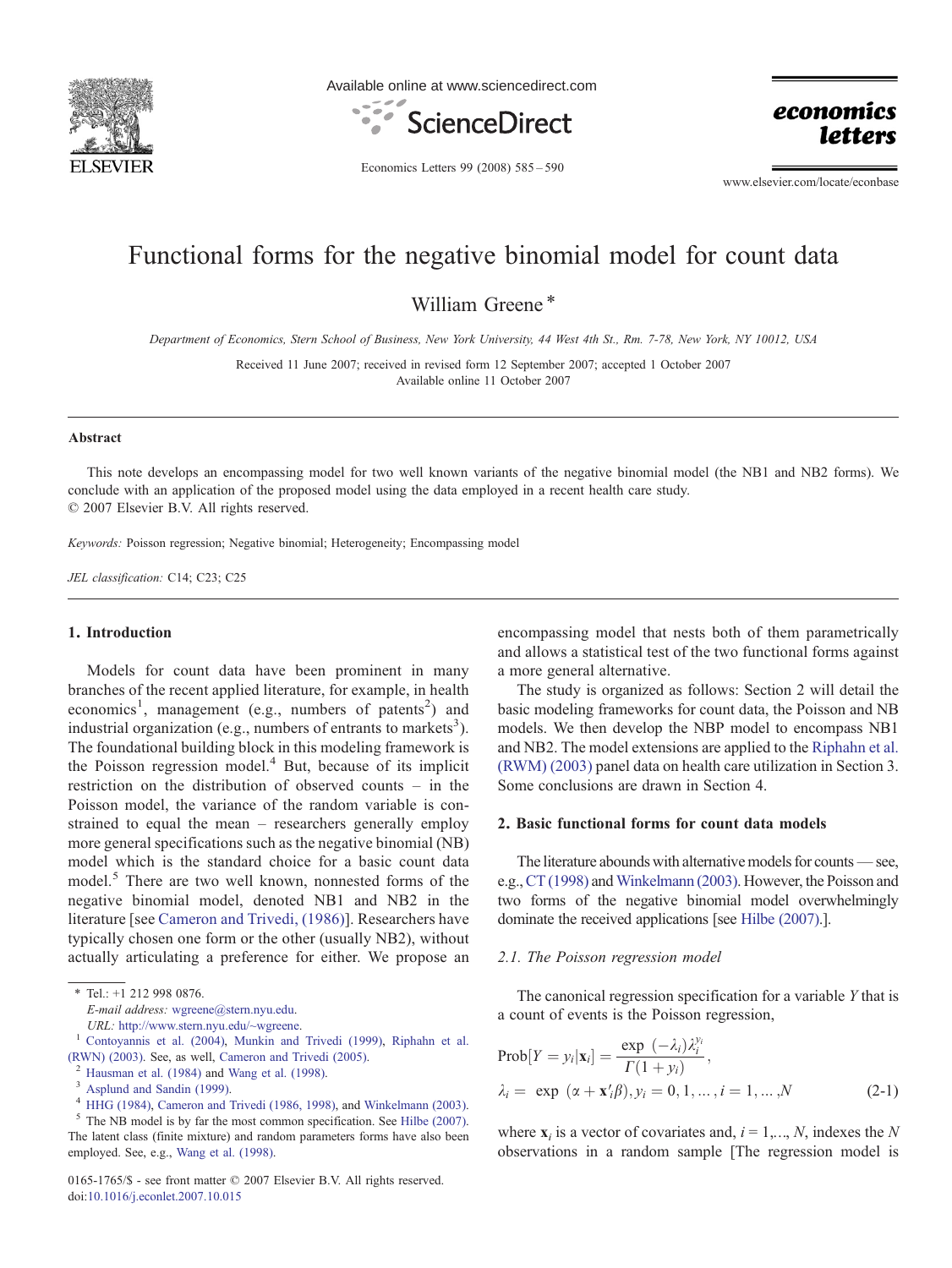developed in detail in a vast number of standard references such as [CT \(1986, 1998, 2005\)](#page-4-0), [Winkelmann \(2003\)](#page-5-0) and [Greene](#page-5-0) [\(2008,in press\)\]](#page-5-0). The signature features of the Poisson model are its loglinear conditional mean function,

$$
E[y_i|\mathbf{x}_i] = \lambda_i. \tag{2-2}
$$

and its equidispersion,

$$
Var[y_i|x_i] = \lambda_i. \tag{2-3}
$$

Since observed data will almost always display pronounced overdispersion, analysts typically seek alternatives to the Poisson model, such as the negative binomial model described below.

## 2.2. The standard negative binomial model

The negative binomial model is employed as a functional form that relaxes the equidispersion restriction of the Poisson model. A useful way to motivate the model is through the introduction of latent heterogeneity in the conditional mean of the Poisson model.<sup>6</sup> Thus, we write

$$
E[y_i|\mathbf{x}_i, \varepsilon_i] = \exp(\alpha + \mathbf{x}'\beta + \varepsilon_i) = h_i \lambda_i, \tag{2-4}
$$

where  $h_i = \exp(\varepsilon_i)$  is assumed to have a one parameter gamma distribution,  $G(\theta, \theta)$  with mean 1 and variance  $1 / \theta = \kappa$ ;

$$
f(h_i) = \frac{\theta^{\theta} \exp\left(-\theta h_i\right)h_i^{\theta-1}}{\Gamma(\theta)}, h_i \ge 0, \theta > 0.
$$
 (2-5)

After integrating  $h_i$  out of the joint distribution, we obtain the marginal negative binomial (NB) distribution,

Prob[*Y* = *y<sub>i</sub>*|**x**<sub>i</sub>] = 
$$
\frac{\Gamma(\theta + y_i)r_i^{\theta}(1 - r_i)^{y_i}}{\Gamma(1 + y_i)\Gamma(\theta)},
$$
  
\n*y<sub>i</sub>* = 0, 1, ..., θ > 0, *r<sub>i</sub>* = θ/(θ + λ<sub>i</sub>). (2-6)

The latent heterogeneity induces overdispersion while preserving the conditional mean;

$$
E[y_i|\mathbf{x}_i] = \lambda_i, \tag{2-7}
$$

$$
Var[y_i|\mathbf{x}_i] = \lambda_i[1 + (1/\theta)\lambda_i] = \lambda_i[1 + \kappa\lambda_i]
$$
 (2-8)

where  $\kappa = \text{Var}[h_i]$ .

Maximum likelihood estimation of the parameters of the NB model  $(\alpha, \beta, \theta)$  is straightforward, as documented in, e.g., [Greene](#page-5-0) [\(2007\)](#page-5-0). Inference proceeds along familiar lines. Inference about the specification, specifically the presence of overdispersion, is the subject of a lengthy literature, as documented, e.g., in [CT](#page-4-0) [\(1990, 1998, 2005\)](#page-4-0) and [Hilbe \(2007\).](#page-5-0)

## 2.3. The NB1 and NEGBIN P models

The negative binomial model in Eq. (2-6) was labeled the NEGBIN 2 (NB2) model by [CT \(1986\)](#page-4-0), in reference to the appearance of the quadratic term for  $\lambda_i$  in the conditional variance function:

$$
Var[y_i|\mathbf{x}_i] = \lambda_i + \kappa \lambda_i^2.
$$
\n(2-11)

[CT \(1986\)](#page-4-0) suggested a reparameterization of the model,

$$
\text{Var}[y_i|\mathbf{x}_i] = \lambda_i + \kappa \lambda_i^1 = \lambda_i [1 + \kappa],\tag{2-12}
$$

and label the resulting specification NB1. The model is obtained by replacing  $\theta$  with  $\theta \lambda_i$  in Eq. (2-6). After simplification, we obtain the density for NB1,

$$
\text{Prob}[Y = y_i | \mathbf{x}_i] = \frac{\Gamma(\theta \lambda_i + y_i) q^{\theta \lambda_i} (1 - q)^{y_i}}{\Gamma(y_i + 1) \Gamma(\theta \lambda_i)},
$$
\n
$$
y_i = 0, 1, \dots; q = 1/1(1 + \theta). \tag{2-13}
$$

The authors note in (1998) that other exponents would be possible [see their p. 73 and (3.26)]. By replacing  $\theta$  with  $\theta \lambda_i^2$  - <sup>p</sup>, we obtain the NEGBIN P, or NBP model,

$$
\text{Prob}[Y = y_i | \mathbf{x}_i] = \frac{\Gamma(\theta \lambda_i^{2-P} + y_i) s_i^{\theta \lambda_i^{2-P}} (1 - s_i)^{y_i}}{\Gamma(y_i + 1) \Gamma(\theta \lambda_i^{2-P})},
$$
\n
$$
y_i = 0, 1, ...,
$$
\n
$$
s_i = \frac{\lambda_i}{\lambda_i + \theta \lambda_i^{2-P}}.
$$
\n(2-14)

(The log likelihood function and its derivatives are given in the Appendix.) The NB1 and NB2 models are the special cases of  $P = 1$  and  $P = 2$ . The conditional mean in this model is still  $\lambda_i$ , while the conditional variance is

$$
Var[y_i|\mathbf{x}_i] = \lambda_i \left[1 + (1/\theta)\lambda_i^{P-1}\right].
$$
\n(2-15)

[CT \(1998\)](#page-4-0) focus on the  $P = 1$  and  $P = 2$  forms, but do suggest that the "generalized event count model" (see their Section 4.4.1) does include the NEGBIN P as a special case [[CT \(1986\)](#page-4-0) also mention the possibly of this extension of the model, but do not develop it at any length.]. The GEC model [[Winkelmann and Zimmermann \(1991, 1995\)](#page-5-0); [King \(1989\)\]](#page-5-0) which does include NPP is sufficiently cumbersome to have greatly restricted its general use. The NBP model achieves somewhat less of the generality of the GEC model, but is much simpler to implement.<sup>7</sup> Although various authors have suggested the possibility of exponents other than 1 and 2in

 $6$  This general approach is discussed at length by [Gourieroux et al. \(1984\)](#page-5-0), [CT \(1986, 1998\)](#page-4-0), [Winkelmann \(2003\)](#page-5-0) and [HHG \(1984\)](#page-5-0).

<sup>7</sup> [Winkelmann and Zimmermann \(1995\)](#page-5-0) develop a maximum likelihood estimator for the equivalent of the NEGBIN P model, but their formulation adds what appears to be a considerable yet unnecessary layer of difficulty to the derivation. In applications, the direct MLE based on (2-14) appears to be quite well behaved.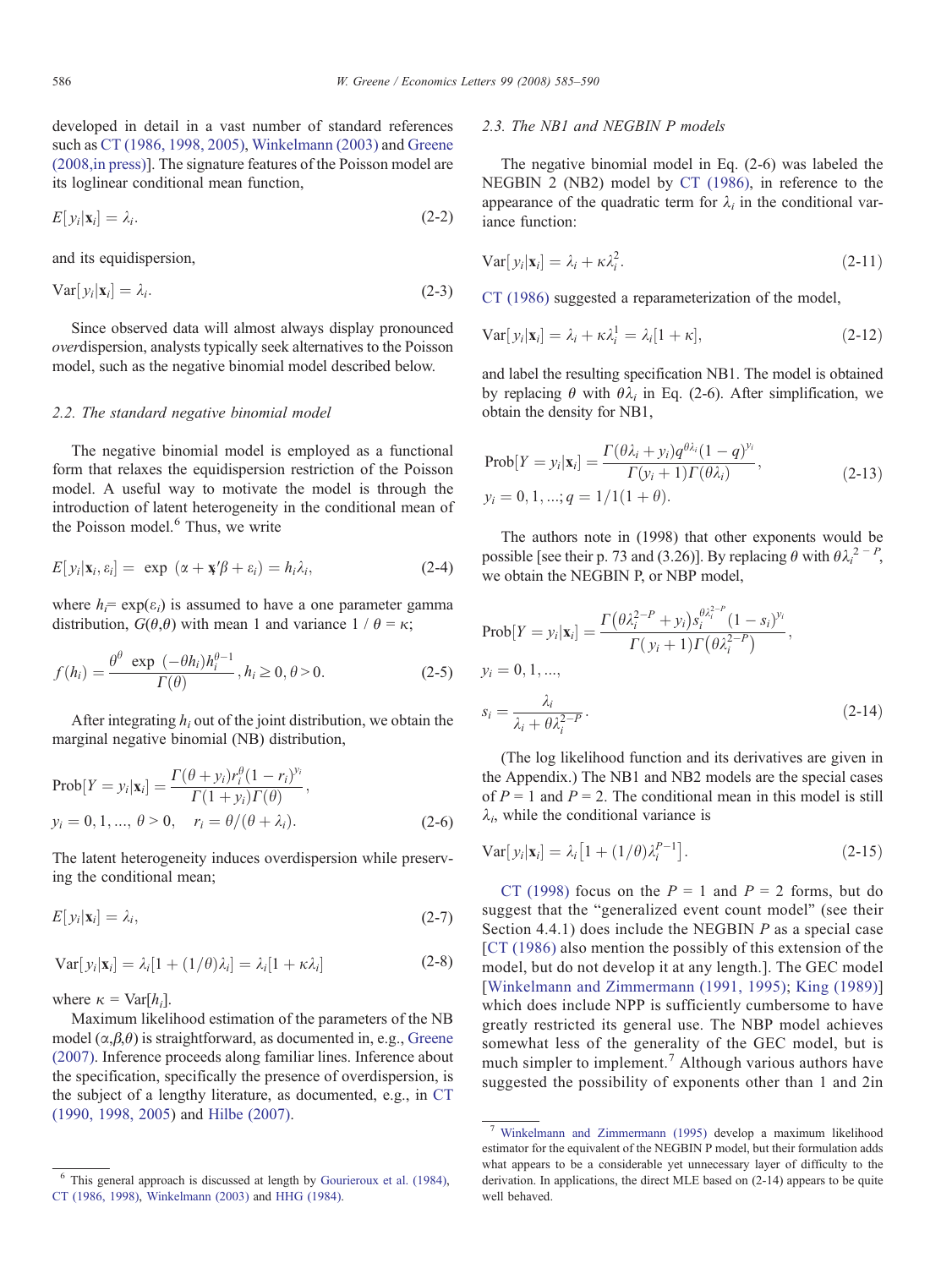<span id="page-2-0"></span>Table 1 Variables in German health care data file

| Variable<br>Measurement |                                                           | Mean     | Standard deviation |  |  |  |
|-------------------------|-----------------------------------------------------------|----------|--------------------|--|--|--|
| ID                      | Household identification, 1,, 7293                        |          |                    |  |  |  |
| <b>YEAR</b>             | Calendar year of the observation                          | 1987.82  | 3.17087            |  |  |  |
| <b>YEAR1984</b>         | Dummy variable for 1984 observation                       | .141770  | .348820            |  |  |  |
| <b>YEAR1985</b>         | Dummy variable for 1984 observation                       | .138842  | .345788            |  |  |  |
| <b>YEAR1986</b>         | Dummy variable for 1984 observation                       | .138769  | .345712            |  |  |  |
| <b>YEAR1987</b>         | Dummy variable for 1984 observation                       | .134158  | .340828            |  |  |  |
| <b>YEAR1988</b>         | Dummy variable for 1984 observation                       | .164056  | .370333            |  |  |  |
| <b>YEAR1991</b>         | Dummy variable for 1984 observation                       | .158823  | .365518            |  |  |  |
| <b>YEAR1994</b>         | Dummy variable for 1984 observation                       | .123582  | .329110            |  |  |  |
| AGE                     | Age in years                                              | 43.5257  | 11.3302            |  |  |  |
| AGESQ**                 | Age squared/1000                                          | 2.02286  | 1.00408            |  |  |  |
| <b>FEMALE</b>           | Female = 1; male = $0$                                    | .478775  | .499558            |  |  |  |
| <b>MARRIED</b>          | Married=1; $else=0$                                       | .758618  | .427929            |  |  |  |
| <b>HHKIDS</b>           | Children under age 16 in the household=1; $else=0$        | .402730  | .490456            |  |  |  |
| HHNINC***               | Household nominal monthly net income, German marks/10,000 | .352084  | .176908            |  |  |  |
| <b>EDUC</b>             | Years of schooling                                        | 11.3206  | 2.32489            |  |  |  |
| <b>WORKING</b>          | Employed=1; $else=0$                                      | .677048  | .467613            |  |  |  |
| <b>BLUEC</b>            | Blue collar employee = 1; $else=0$                        | .243761  | .429358            |  |  |  |
| WHITEC                  | White collar employee = 1; $else=0$                       | .299605  | .458093            |  |  |  |
| <b>SELF</b>             | Self employed= $1$ ; else= $0$                            | .0621752 | .241478            |  |  |  |
| <b>CIVIL</b>            | Civil servant=1; $else=0$                                 | .0746908 | .262897            |  |  |  |
| <b>HAUPTS</b>           | Highest schooling degree is Hauptschul=1; $else=0$        | .624277  | .484318            |  |  |  |
| <b>REALS</b>            | Highest schooling degree is Realschul=1; $else=0$         | .196809  | .397594            |  |  |  |
| <b>FACHHS</b>           | Highest schooling degree is Polytechnical=1; $else=0$     | .0408402 | .197924            |  |  |  |
| <b>ABITUR</b>           | Highest schooling degree is Abitur=1; $else=0$            | .117031  | .321464            |  |  |  |
| <b>UNIV</b>             | Highest schooling degree is university = 1; $else=0$      | .0719461 | .258403            |  |  |  |
| <b>HSAT</b>             | Health satisfaction, 0-10                                 | 6.78543  | 2.29372            |  |  |  |
| NEWHSAT*,**             | Health satisfaction, $0-10$                               | 6.78566  | 2.29373            |  |  |  |
| <b>HANDDUM</b>          | Handicapped=1; $else=0$                                   | .214015  | .410028            |  |  |  |
| <b>HANDPER</b>          | Degree of handicap in pct, $0-100$                        | 7.01229  | 19.2646            |  |  |  |
| <b>DOCVIS</b>           | Number of doctor visits in last three months              | 3.18352  | 5.68969            |  |  |  |
| DOCTOR**                | 1 if DOCVIS>0, 0 else                                     | 629108   | .483052            |  |  |  |
| <b>HOSPVIS</b>          | Number of hospital visits in last calendar year           | .138257  | .884339            |  |  |  |
| HOSPITAL**              | 1 of HOSPVIS>0, 0 else                                    | .0876455 | .282784            |  |  |  |
| <b>PUBLIC</b>           | Insured in public health insurance=1; $else=0$            | .885713  | .318165            |  |  |  |
| <b>ADDON</b>            | Insured by add-on insurance=1; $else=0$                   | .0188099 | .135856            |  |  |  |

Data source: [http://qed.econ.queensu.ca/jae/2003-v18.4/riphahn-wambach-million/.](http://qed.econ.queensu.ca/jae/2003-v18.4/riphahn-wambach-million/)

From Riphahn, R., A. Wambach and A. Million "Incentive effects in the demand for health care: a bivariate panel count data estimation," Journal of Applied Econometrics, 18, 4, 2003, pp. 387–405.

Notes: \*NEWHSAT=HSAT; 40 observations on HSAT recorded between 6 and 7 were changed to 7.

⁎⁎Transformed variable not in raw data file.

⁎⁎⁎Divided by 1,000 rather than 10,000 by RWM. We used this scale to ease comparison of coefficients.

Eq. (2-14), we have not found an empirical implementation in the received literature. An application appears below.

For choosing statistically between NB1 and NB2, the models are nonnested and essentially equivalently parameterized, so a direct test is precluded. However, one possibility is the [Vuong](#page-5-0) [\(1989\)](#page-5-0) test based on

$$
V = \frac{\sqrt{n}m}{s_m}, m_i = \ln L_i(\text{NB2}) - \ln L_i(\text{NB1}).
$$
 (2-16)

When the underlying conditions for its validity are met, the Vuong test statistic has a limiting standard normal distribution. Large positive values would favor NB2. We have found in applications that this statistic is rarely outside the inconclusive region ( $-1.96$  to  $+1.96$ ) for this model. It may be that NB1 and NB2 are not sufficiently different to enable a distinction on this basis. Since the NBP model does nest both of them, it provides a partial solution to the specification problem. For example, in our application below, simple likelihood ratio tests reject both the NB1 and NB2 null hypotheses.

# 3. Application

In "Incentive Effects in the Demand for Health Care: A Bivariate Panel Count Data Estimation," [Riphahn, Wambach](#page-5-0) [and Million \(RWM\) \(2003\)](#page-5-0) employed a part of the German Socioeconomic Panel (GSOEP) data set to analyze two count variables, DocVis, the number of doctor visits in the last three months and HospVis, the number of hospital visits in the last year. The authors employed a bivariate panel data (random effects) Poisson model to study these two outcome variables. A central focus of the investigation was the role of the choice of private health insurance in the intensity of use of the health care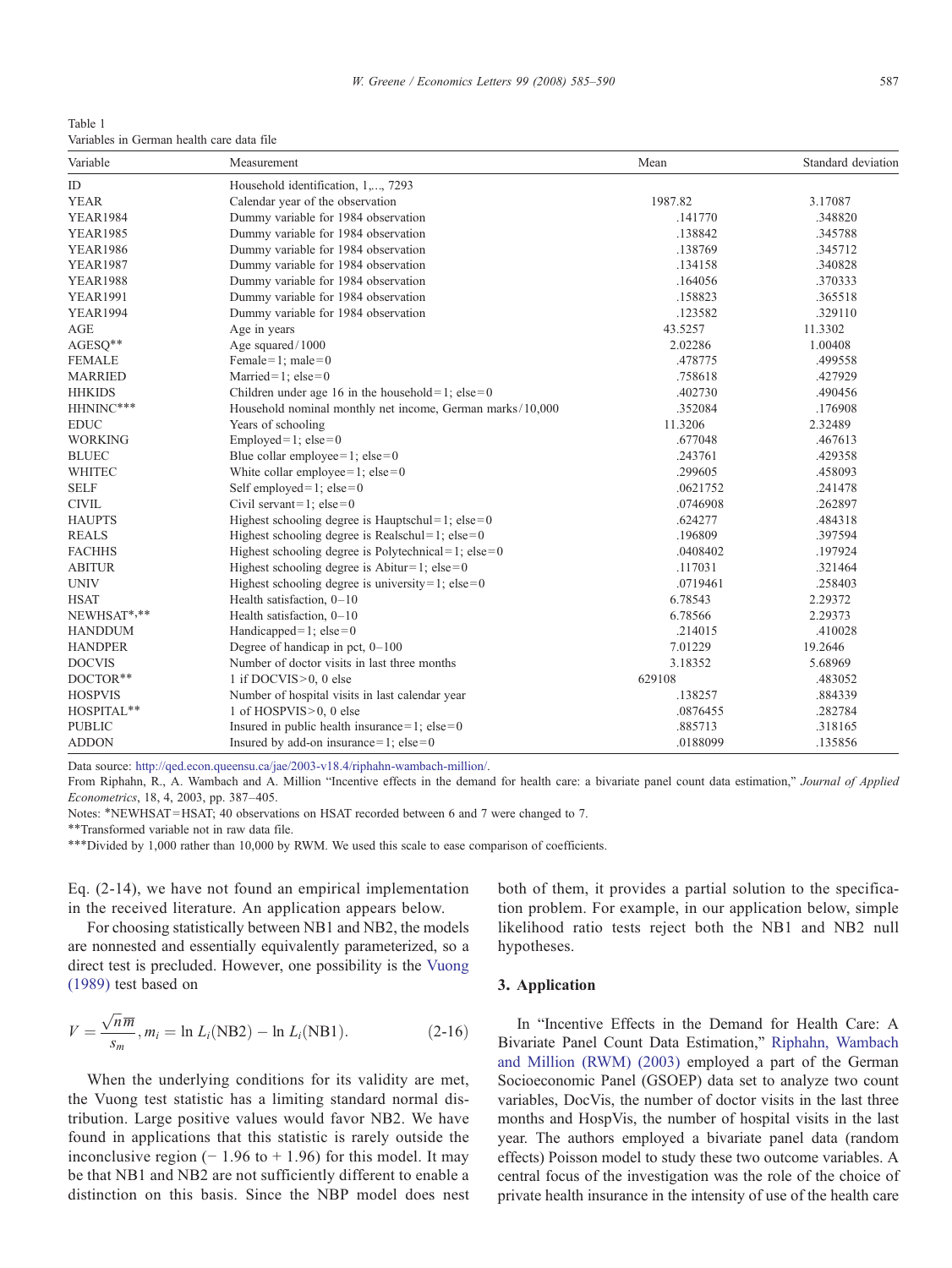| Table 2                                                                                  |
|------------------------------------------------------------------------------------------|
| Specifications for the negative binomial model ( $t$ ratios in parentheses) <sup>a</sup> |

| Variable         | Poisson            | NB <sub>1</sub>   | NB <sub>2</sub>   | NB P               |
|------------------|--------------------|-------------------|-------------------|--------------------|
| Constant         | 2.771(28.85)       | 2.7760 (14.06)    | 3.1488 (13.74)    | 3.0500(13.14)      |
| AGE              | $-0.02387(-5.44)$  | $-.04768(-5.61)$  | $-0.03983(-4.07)$ | $-.04679(-4.76)$   |
| AGESO            | 0.3693(7.45)       | .6340(6.58)       | 0.5467(4.77)      | 0.6373(5.66)       |
| <b>HSAT</b>      | $-0.2253(-104.1)$  | $-.1886(-44.58)$  | $-0.2392(-42.44)$ | $-.2279(-46.17)$   |
| <b>HANDDUM</b>   | 0.06899(4.09)      | .02292(0.67)      | $-0.02090(-0.46)$ | .01660(0.41)       |
| <b>HANDPER</b>   | 0.002858(10.04)    | .004141(7.33)     | 0.006614(8.05)    | .005031(7.30)      |
| <b>MARRIED</b>   | 0.05831(3.89)      | .1299(4.50)       | 0.06582(2.18)     | .1139(3.55)        |
| <b>EDUC</b>      | $-0.02348(-8.43)$  | $-.009550(-1.80)$ | $-0.02623(-4.59)$ | $-.01794(-2.86)$   |
| <b>HHNINC</b>    | $-0.2220(-5.93)$   | $-.07878(-1.13)$  | $-0.1917(-2.48)$  | $-.1462(-1.78)$    |
| <b>HHKIDS</b>    | $-0.07598 (-5.75)$ | $-.07435(-2.95)$  | $-0.08440(-3.32)$ | $-.08672(-3.10)$   |
| <b>SELF</b>      | $-0.2110(-8.98)$   | $-.2439(-5.56)$   | $-0.2179(-5.02)$  | $-.2628(-5.42)$    |
| <b>CIVIL</b>     | 0.09144(3.78)      | .02782(0.60)      | 0.08411(1.56)     | .05148(0.93)       |
| <b>BLUEC</b>     | 0.01779(1.24)      | $-.009478(-0.35)$ | .03706(1.20)      | .005597(0.17)      |
| <b>WORKING</b>   | $-0.05539(-3.17)$  | .01258(0.37)      | $-0.01545(-0.38)$ | $-.001046(-0.20)$  |
| <b>PUBLIC</b>    | 0.1001(4.27)       | .06067(1.38)      | .09340(1.83)      | .07823(1.50)       |
| <b>ADDON</b>     | 0.06655(1.63)      | .1393(1.72)       | 0.05506(0.50)     | .1363(1.34)        |
| $\theta^{\,b}$   | Not estimated      | 0.2058(62.08)     | 0.5707(59.96)     | 0.3460(36.47)      |
| $\kappa^{\rm c}$ | $0.0000$ (fixed)   | 4.8598 (62.08)    | 1.7522 (59.96)    | 2.8905 (36.47)     |
| P                | $0.0000$ (fixed)   | $1.0000$ (fixed)  | $2.0000$ (fixed)  | 1.4897 $(64.96)^d$ |
| In $L$           | $-42774.7$         | $-27410.0$        | $-27480.4$        | $-27306.1$         |

<sup>a</sup> Estimated coefficients for year dummy variables, excluding year 1984, are not reported.

<sup>b</sup> θ=the estimated parameter for the log gamma (NB) model.<br><sup>c</sup> κ=1/θ= Var[h] for log gamma model.<br><sup>d</sup> Estimated standard error is 0.02293.

system, i.e., whether the data contain evidence of moral hazard. We will use these data to illustrate the model extensions described above.<sup>8</sup> The authors of this study presented estimates for a Poisson-lognormal model and a bivariate Poisson model.

The RWM data set is an unbalanced panel of 7293 individual families observed from one to seven times. The number of observations varies from one to seven (1525, 1079, 825, 926, 1051, 1000, 887) with a total number of observations of 27,326. The variables in the data file are listed in [Table 1](#page-2-0) with descriptive statistics for the full sample. RWM estimated separate equations for males and females and did not report any estimates based on the pooled data. In the interest of brevity, we will restrict attention to DocVis, the count of doctor visits, and demonstrate the NBP model with only the subsample of males. Analysis of the count of hospital visits is left for further research. [More extensive analysis of the specification and empirical results appear in [Greene \(2008a\)](#page-5-0).]

The base case count model used by the authors included the following variables in addition to the constant term:

 $x_{it} = (Age, Agesq, HSat, Handdum, Handper, Married,$ Educ, Hhninc, Hhkids, Self, Civil, Bluec, Working, Public, AddOn)

and a set of year effects,

 $t = (YEAR1985, YEAR1986, YEAR1987, YEAR1988,$ YEAR1991, YEAR1994).

The same specification was used for both DocVis and HospVis. We will use their specification in our count models. The estimated year effects are omitted from the reported results in the paper.

Table 2 presents estimates of the parameters of the different specifications of the negative binomial model. The base case Poisson model corresponds to  $P = 0$  in the encompassing NBP specification. Based on the likelihood ratio tests, any of the alternative specifications in the table, all of which nest the Poisson, will dominate it. As suggested earlier, NB1 and NB2 produce similar results, but nonetheless, are manifestly different specifications. The log likelihood for NB1 is significantly larger than that for NB2. However, as these two models are not nested, the LR test is inappropriate. Using the Vuong statistic in Eq. (2-16), we obtain a value of  $-1.63$  in favor of NB1. In spite of the log likelihoods, this is in the inconclusive region. As expected, NBP produces a greater likelihood than either NB1 or NB2. Using a likelihood ratio statistic for testing against NB1, we obtain a chi squared of 207.8 with one degree of freedom. Thus, NB1 and, a fortiori, NB2 are rejected in favor of NBP for these data. The estimated standard error for the estimator of  $P$  for this model is 0.02293. The  $t$  (Wald) test against the null hypothesis that  $P$  equals 1.0 gives a statistic of 21.33, which, once again, would decisively reject the NB1 specification.

#### 4. Conclusion

This study has developed the NBP encompassing form for the negative binomial model and applied the techniques in an analysis of a large sample of German households. The NBP

<sup>&</sup>lt;sup>8</sup> The raw data are published and available for download on the *Journal of* Applied Econometrics data archive website, The URL is given below [Table 1](#page-2-0).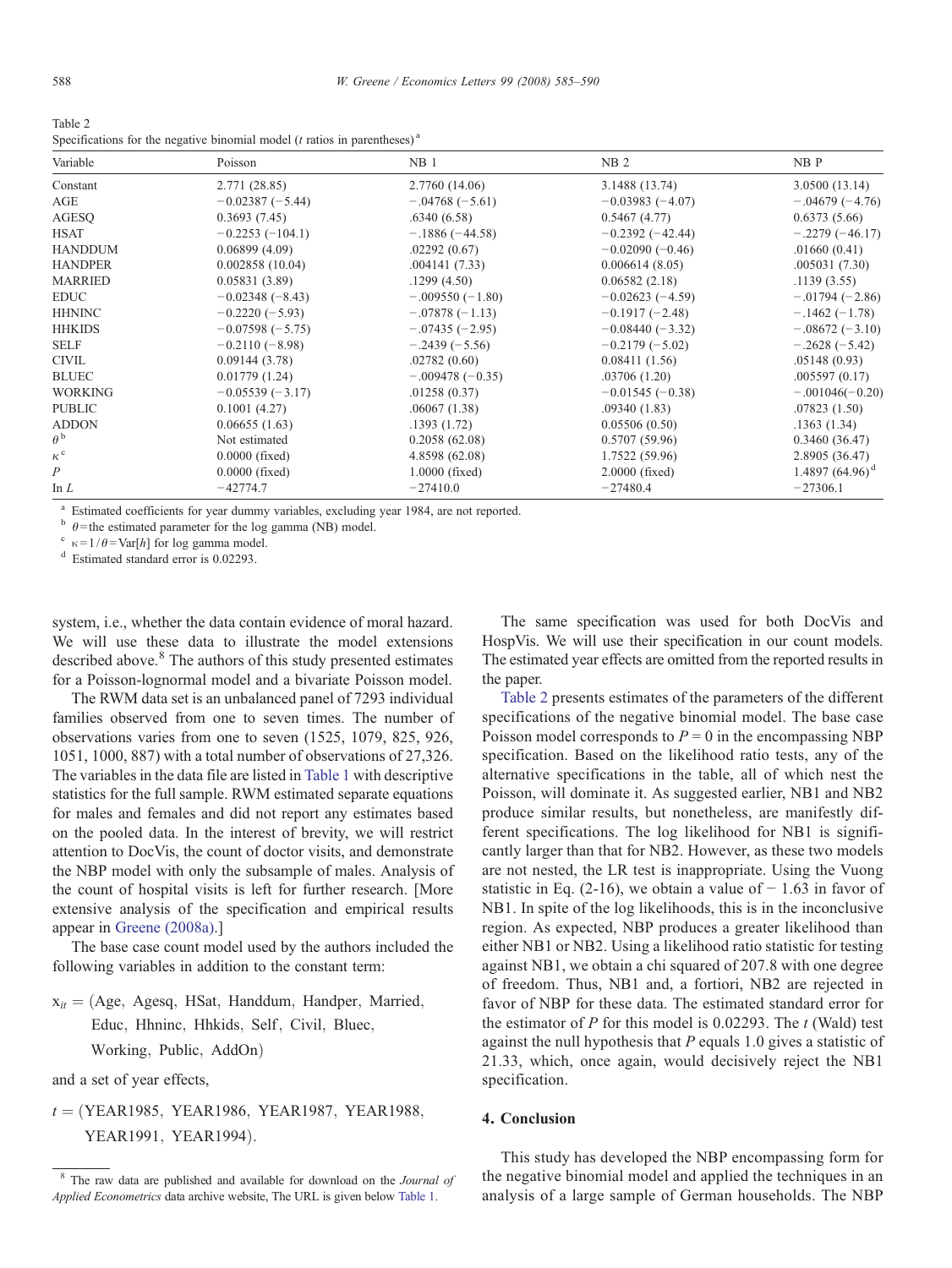<span id="page-4-0"></span>variant of the negative binomial model is a convenient form that provides a means of formalizing the specification choice. Most received applications of the model have used the NB2 form. In a few other cases, such as [HHG \(1984\)](#page-5-0), the NB1 model is used. In none of the cases, does the presentation provide a formal means of preferring one or the other. The NBP is an encompassing form that is simple to operationalize. In the application here (and in others we have considered), likelihood ratio tests suggest that the NBP form would be preferred to both NB1 and NB2. The method developed here was applied to the data set used in [RWM \(2003\).](#page-5-0) Our empirical results were largely similar to theirs. We find that on the question of moral hazard – whether the presence of insurance appears positively to influence demand for health services – the apparent effect that shows up in the simple models (e.g., a pooled Poisson model) almost completely disappears when latent heterogeneity is formally introduced into the model.

Since the NB1 and NB2 models are not nested, there is no simple parametric test that one can employ to choose between them. E.g., CT do not express a preference for either one or the other in (1986) or (1998); they merely note the difference. They do state "[T]he NB2 MLE [is] favored by econometricians and the NB1 GLM [generalized linear model] [is] used extensively by statisticians." This appeal to the estimation algorithm appears to be the closest to a preference for one or the other as appears in the recent literature. On the other hand, the various references to GEC and NBP models do suggest an attraction to a more general specification than NB1 or NB2. Our results suggest that at least in some applications, the NBP model is likely to be preferable yet to either of the more restrictive negative binomial models.

## Appendix A. Log likelihood and gradient for NBP model

The NegBin P model is obtained by replacing  $\theta$  in NB2,

$$
\text{Prob}(Y = y_i | \mathbf{x}_i) = \frac{\Gamma(\theta + y_i)}{\Gamma(\theta)\Gamma(1 + y_i)} r_i^{\theta} (1 - r_i)^{y_i}, r_i = \theta/(\theta + \lambda_i),
$$
\n(A-1)

with  $\theta \lambda_i^{P-2}$ . For convenience, let  $Q = P - 2$ . Then, the density is

$$
Prob(Y = y_i | \mathbf{x}_i) = \frac{\Gamma\left(\theta \lambda_i^Q + y_i\right)}{\Gamma\left(\theta \lambda_i^Q\right) \Gamma(1 + y_i)} \left(\frac{\theta \lambda_i^Q}{\theta \lambda_i^Q + \lambda_i}\right)^{\theta \lambda_i^Q} \left(\frac{\lambda}{\theta \lambda_i^Q + \lambda_i}\right)^{y_i}.
$$
\n(A-2)

Derivatives of  $\ln L_i = \ln \text{Prob}(Y = y_i|\mathbf{x}_i)$  for the Negbin P model are straightforward, albeit tedious. We obtain them by writing the density as

$$
\ln L_i = \ln \Gamma(y_i + g_i) - \ln \Gamma(g_i) - \ln \Gamma(1 + y_i) + g_i \ln r_i + y_i \ln \frac{g_i}{g_i} = \theta \lambda_i^Q \text{ and } w_i = g_i/(g_i + \lambda_i). \tag{A-3}
$$

Then,

$$
\partial \ln L_i/\partial \lambda_i = [\Psi(y_i + g_i) - \Psi(g_i) + \ln w_i] \partial g_i/\partial \lambda_i
$$
  
+ 
$$
[g_i/w_i - y_i/(1 - w_i)] \partial w_i/\partial \lambda_i
$$
  

$$
\partial \ln L_i/\partial \theta = [\Psi(y_i + g_i) - \Psi(g_i) + \ln w_i] \partial g_i/\partial \theta
$$
  
+ 
$$
[g_i/w_i - y_i/(1 - w_i)] \partial w_i/\partial \theta
$$
  

$$
\partial \ln L_i/\partial Q = [\Psi(y_i + g_i) - \Psi(g_i) + \ln w_i] \partial g_i/\partial Q
$$
  
+ 
$$
[g_i/w_i - y_i/(1 - w_i)] \partial w_i/\partial Q.
$$

 $(A-4)$ 

where  $\Psi(t) = \text{dln} \Gamma(t) / \text{d}t$ . The inner parts are:

$$
\partial g_i/\partial \lambda_i = \theta Q \lambda_i^{Q-1} = (Q/\lambda_i) g_i
$$
  
\n
$$
\partial g_i/\partial \theta_i = \lambda_i^Q = (1/\theta) g_i
$$
  
\n
$$
\partial g_i/\partial Q = \theta \lambda_i^Q \log \lambda_i = \ln \lambda_i g_i
$$
  
\n
$$
\partial w_i/\partial \lambda_i = [(Q-1)/\lambda_i] w_i (1 - w_i)
$$
  
\n
$$
\partial w_i/\partial Q = \log \lambda_i w_i (1 - w_i)
$$
  
\n
$$
\partial w_i/\partial Q = \log \lambda_i w_i (1 - w_i)
$$
 (A-5)

Collecting terms, now, let

$$
A_i = [\Psi(y_i + g_i) - \Psi(g_i) + \ln w_i],
$$
  
\n
$$
B_i = [g_i(1 - w_i) - y_i w_i],
$$
\n(A-6)

to obtain

$$
\partial \ln L_i/\partial \begin{pmatrix} \lambda_i \\ \theta \\ Q \end{pmatrix} = [A_i + B_i] \begin{pmatrix} Q/\lambda_i \\ 1/\theta \\ \log \lambda_i \end{pmatrix} - B_i \begin{pmatrix} 1/\lambda_i \\ 0 \\ 0 \end{pmatrix}.
$$
\n(A-7)

The final element needed is  $\partial \ln L_i / \partial \beta = (\partial \ln L_i / \partial \lambda_i) (\partial \lambda_i / \partial \beta)$ where  $\partial \ln L_i / \partial \lambda_i$  appears above and  $\partial \lambda_i / \partial \beta = \lambda_i x_i$ . We use these and the BHHH estimator to compute the maximum likelihood estimates and their asymptotic standard errors for the NBP model. Good starting values for the NBP iterative estimator are the NB2 estimates of  $\beta$  and  $\theta$  and  $P = 2$  ( $Q = 0$ ).

## References

- Asplund, M., Sandin, R., 1999. The number of firms and production capacity in relation to market size. Journal of Industrial Economics 47 (1), 69–85. (Mar.).
- Cameron, A., Trivedi, P., 1986. Econometric models based on count data: comparisons and applications of some estimators and tests. Journal of Applied Econometrics 1, 29–54.
- Cameron, C., Trivedi, P., 1990. Regression-Based Tests for Overdispersion in the Poisson Regression Model. Journal of Econometrics, 46, pp. 347–364.
- Cameron, C., Trivedi, P., 1998. Regression Analysis of Count Data. Cambridge University Press, New York.
- Cameron, C., Trivedi, P., 2005. Microeconometrics: Methods and Applications. Cambridge University Press, Cambridge.
- $\ln L_i = \ln \Gamma(y_i + g_i) \ln \Gamma(g_i) \ln \Gamma(1 + y_i) + g_i \ln r_i + y_i \ln (1 r_i)$ British household panel survey. Journal of Applied Econometrics 19 (4) British household panel survey. Journal of Applied Econometrics 19 (4), 473–503.